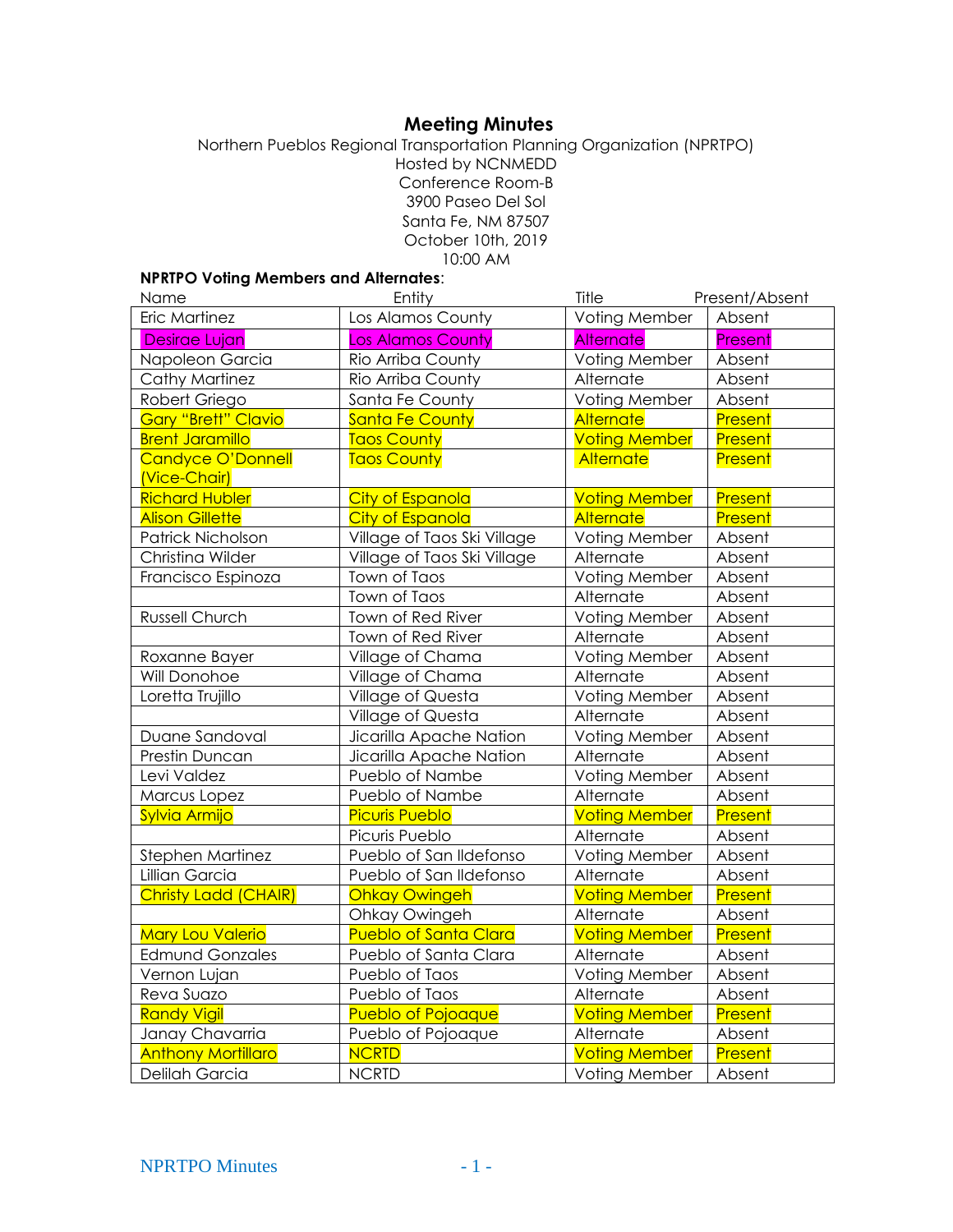## **NCNMEDD/NPRTPO Staff**

Dennis T. Salazar **NONMEDD** – RTPO Program Manager/Planner Lesah Sedillo NCNMEDD - Community Development Director Monica Abeita NCNMEDD – Executive Director

**NMDOT Staff**

Stephen Lopez NMDOT District-5 Joseph Moriarty NMDOT Planning Liaison Ron Shutiva NMDOT Tribal Liaison

## **Guest Members**

Ramon Pacheco Taos County Diahann Jacquez City of Espanola Steven Trujillo City of Espanola Elijah Mares City of Espanola Leah Yngve Santa Fe MPO Hannah Burnham Santa Fe MPO

Carl Colonius Enchanted Circle Trails (ECTA)

# **I. Call Meeting to Order**

The Meeting was called to order at 10:10 A.M. by NPRTPO Chair Christy Ladd, Ohkay Owingeh Pueblo.

## **II. Pledge of Allegiance**

#### **III. Welcome and Introductions/Public Comments:**

Individual introductions were conducted by each NPRTPO member and guests. Chair Ladd called on NCNMEDD Executive Director Monica Abeita to welcome everyone to NCNMEDD. Ms. Abeita introduced herself and thanked everyone for coming to NCNMEDD and let everyone at the meeting know that NCNMEDD is available to assist in any way possible.

NPRTPO Program Manager/Planner Dennis T. Salazar thanked Taos County Commissioner & NPRTPO Vice-Chair Candyce O'Donnell on behalf of the NPRTPO Board for getting Pizza donated from Pizza 9 in Santa Fe. Vice-Chair O'Donnell stated that she was happy to assist in this way and advised the Pizza should be arriving around 12 noon. Also, NCNMEDD Community Development Director Lesah Sedillo encouraged everyone on the Board to reach out to their Engineering Companies that do business with their respective communities. The Engineering Companies sometimes volunteer to provide or host lunch to members for meetings.

There were no public comments.

# **IV. Approval of the Agenda:**

Chair Ladd, called for a motion to approve the agenda Richard Hubler, City of Espanola, made the motion to approve the agenda; the motion was seconded by Mary Lou Valerio, Santa Clara Pueblo. The motion passed and all voted in favor.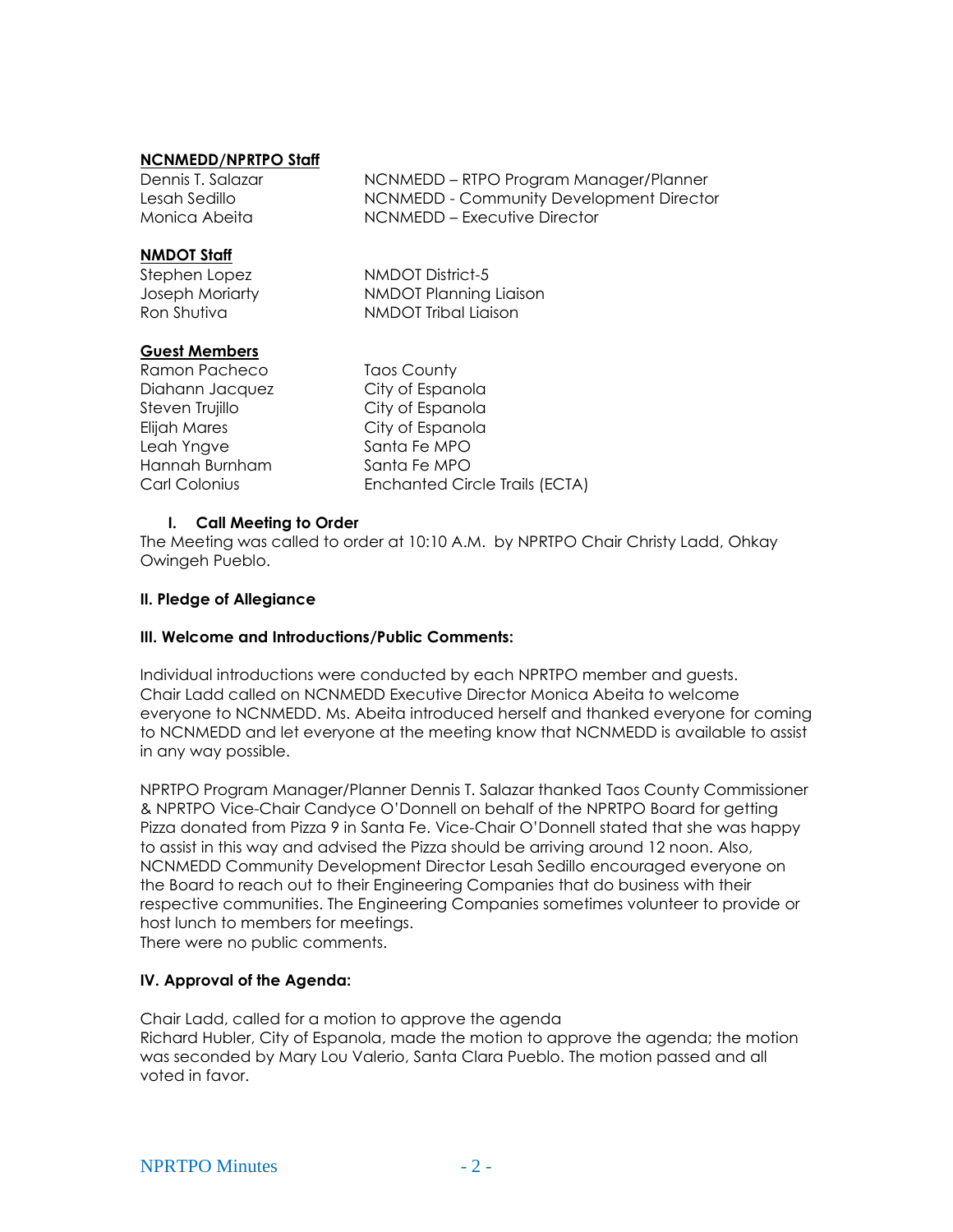## **V. Approval of the Minutes: September 4th, 2019 – Ohkay Owingeh Pueblo**

Chair Ladd called for a motion to approve the minutes as submitted. Chair Ladd, Ohkay Owingeh called for a couple of clarifications regarding spelling. Vice-Chair Candyce O'Donnell, Taos County, made the motion to approve the minutes as amended; the motion was seconded by Sylvia Armijo, Picuris Pueblo. The motion passed and all voted in favor.

## **VI. Update on Tribal Transportation Assistance Program-TTAP (NPRTPO Chair Christy Ladd**):

Chair Ladd gave an update on TTAP, advising that the TTAP program has been suspended for at least one (1) year. Per Chair Ladd they will be sending information to the tribes requesting that each region has representation for consultation purposes and needed tribal input. Chair Ladd advised that she will work with the tribes regarding information sent out. The TTAP program will officially end on 9/30/19. The virtual online classes will continue until the end of the year. Chair Ladd also advised that if anyone has questions to get in contact with her and she will do what she can to assist.

#### **VII: Open Meetings Act Resolution 2019-02 ACTION ITEM (NPRTPO Board Members and Planners):**

Planner Salazar presented the Open Meetings Act Resolution 2019-02 to the Board and recommended approval. Per Mr. Salazar the reason for bringing this back to the Board is some minor changes to ensure that the Open Meetings Act for NPRTPO is in line with the RTPO Work Plan and the Bylaws. There was discussion regarding specifics in the Resolution to ensure that wording was correct and ensuring that it fit the NPRTPO Board and requirements from NMDOT.

Brett Clavio, Santa Fe County, made the motion to approve Resolution 2019-02

The motion was seconded by Anthony Mortillaro, NCRTD.

The motion passed and all voted in favor.

# **VIII. Bylaws Review DISCUSSION ITEM (NPRTO Board Members and Planners)**

Planner Salazar presented the Bylaws as a discussion item only. Per Mr. Salazar he requested if the Board can review the Bylaws at this time and propose any changes prior to the next meeting. Richard Hubler, City of Espanola asked how long before the meeting would be required, Mr. Salazar advised that a minimum of at least 10 days or more. This would give the time for all reviews to be input into the Bylaws to prepare for the next meeting. The Board agreed to bring this forward for an action item at the November meeting.

• **AT APPROXIMATELY 10:44 NPRTPO Vice-Chair Candyce O'Donnell made a motion to table the rest of the meeting agenda items until approximately 11:30 AM to start Work session.**

**Brett Clavio, Santa Fe County seconded the motion. The motion passed and all voted in favor.**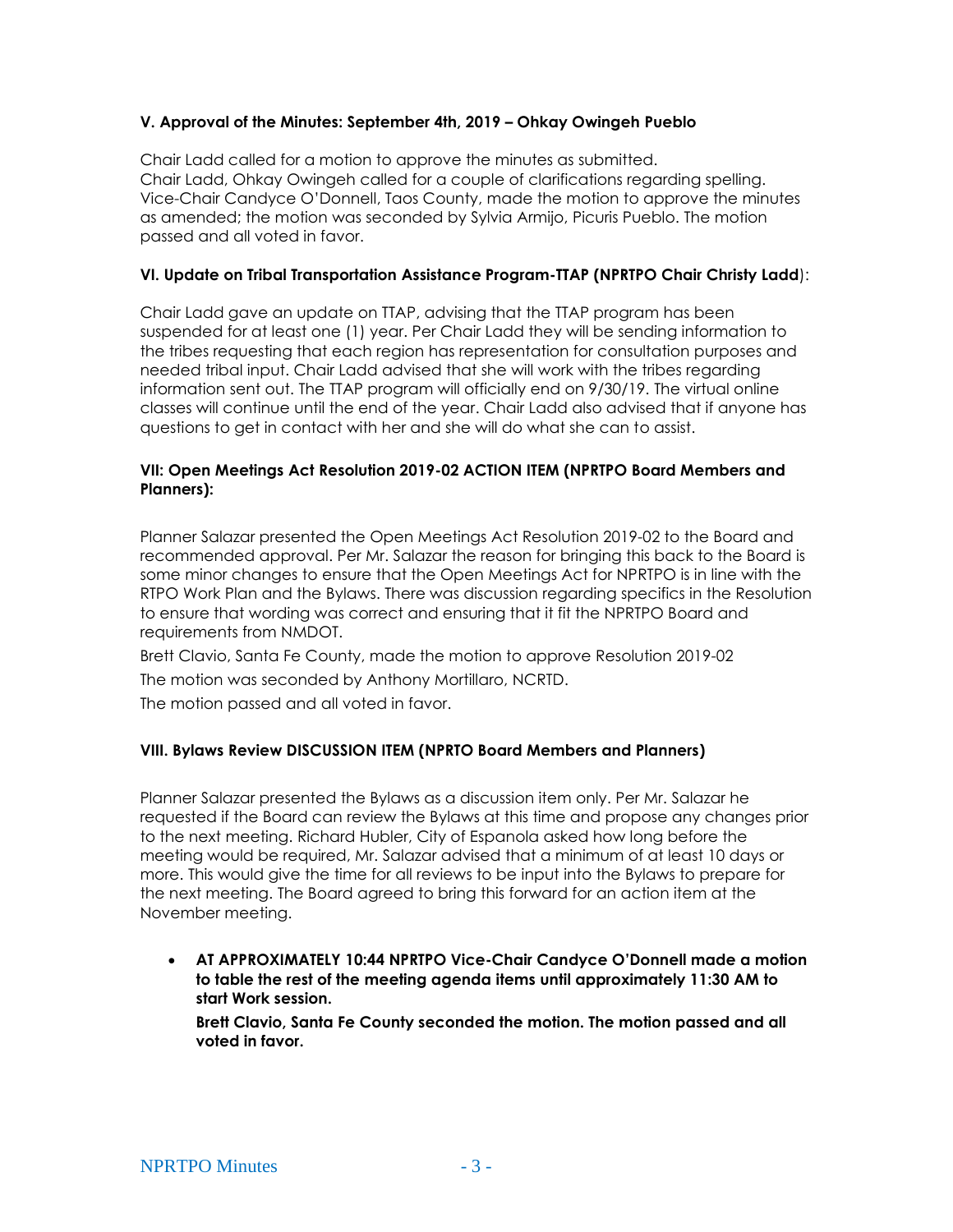**NOTE: Reason for tabling meeting is it came to light that NMDOT D-5 Stephen Lopez is going to have to leave at 11:30 AM, the reason for workshop is for the NPRTPO Communities to work with Mr. Lopez on Project Feasibility Forms (PFF's). The Goal will be for members to bring their PFFs to RTPO Meetings for D-5 Review each time there is an RTPO Meeting.**

**NPRTPO Members worked with Stephen Lopez on PFFs during this work session while Ms. Sedillo and Mr. Salazar gave updates on planning for projects**

**Motion to come back into meeting at approximately 11:41 AM by NPRTPO Vice-Chair O'Donnell. Brett Clavio, Santa Fe County seconded the motion. The motion passed and all voted in favor.**

#### **IX. NPRTPO Project Tracking, Monitoring and Reporting**

NPRTPO Chair Ladd called on Board Members around the room asking if they would like to speak about specific projects in their respective communities. Various updates were given along with some questions from members in the room regarding specific projects.

#### **X. NMDOT Updates:**

- **a. District 5** Mr. Stephen Lopez let everyone know that he is retiring. October 11<sup>th</sup>, 2019 will be his last day. He thanked everyone for their hard work. Chair Ladd, on behalf of the Board thanked Mr. Lopez and wished him well in his retirement. In speaking with Mr. Lopez D-5 will be providing the bridge inspection reports to the NPRTPO Board.
- **b. Planning** NPRTPO Planning Liaison Joseph Moriarty gave an update regarding Title VI and ADA, stressing the importance that these must be on file to be able to formally apply and received federal funds. A sheet was handed out for D-5 showing a list of all entities regarding Title VI and ADA.

Mr. Moriarty discussed the State Long Range Plan, advising that there will be a stakeholders meeting in Spring 2020 and is currently in the process of being kicked off. Mr. Moriarty also advised that the APER is due by November 20<sup>th</sup> by RTPOs.

**c. Tribal Liaison**- NMDOT Tribal Liaison Ron Shutiva advised that the State Tribal Transportation Safety Summit will be on November 21st and 22<sup>nd</sup> at the Institute of American Indian Arts in Santa Fe. Mr. Shutiva talked a bit about the hard work and planning that was put into this upcoming Tribal Summit. Mr. Shutiva advised that Hotel Santa Fe will be the host hotel for the conference and thanked Picuris Pueblo for working with the committee.

Mr. Shutiva advised that there will be Public Hearings in November for LGTPF Proposed Rulemaking, Mr. Shutiva advised that he will keep everyone updated when the time comes.